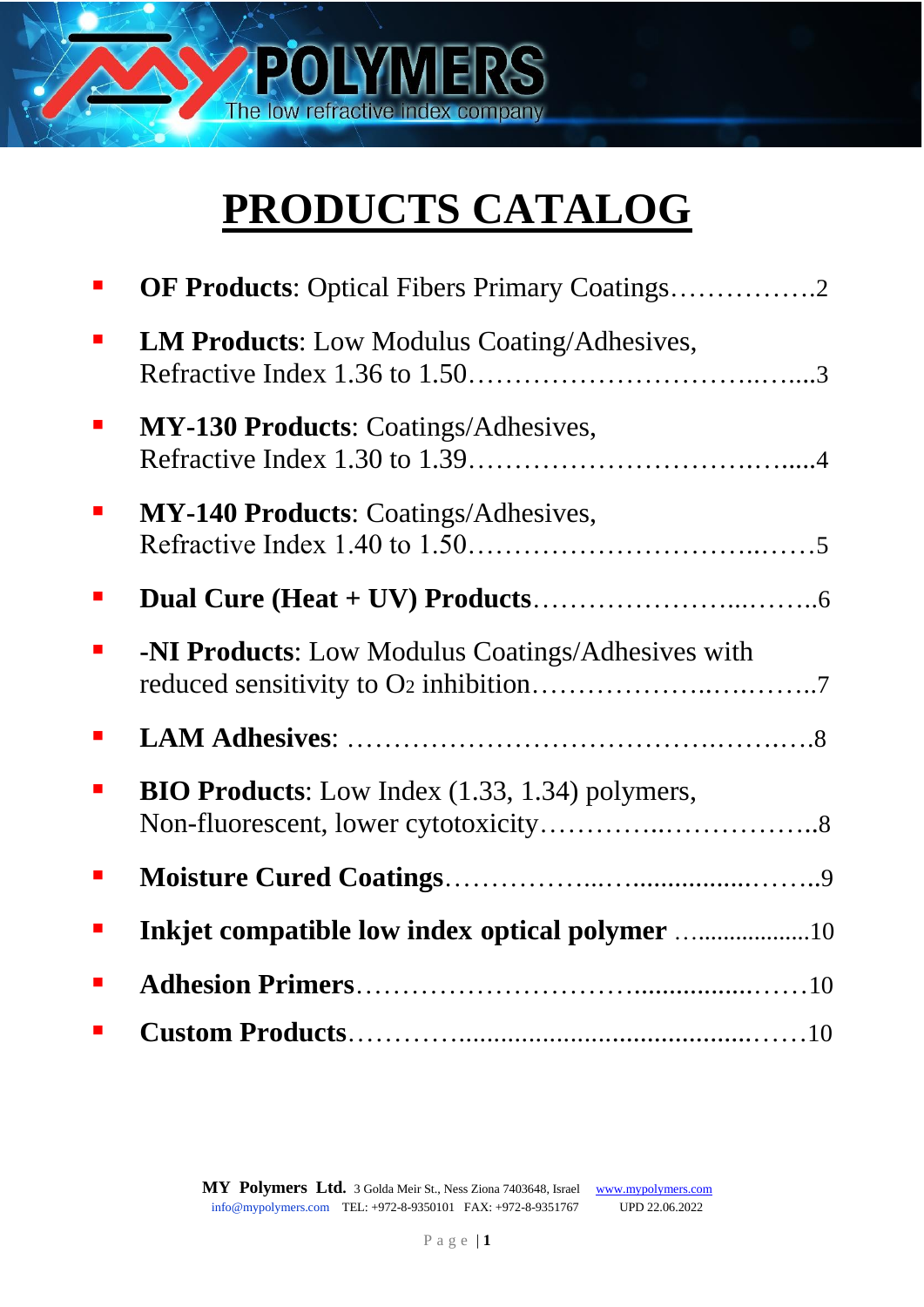# **OF Product Line for Optical Fiber Primary Coatings**

Our OF low Refractive Index primary coatings are distinguished by their carefully balanced combination of high adhesion to the core, and high modulus. The majority of our OF products include a proprietary adhesion promoter that dramatically improves adhesion to the core, especially under wet conditions. A special feature of our adhesion promoter is that it allows a relatively long shelf life of 6 months.

Our best-selling OF-136 (RI=1.36) is used by the majority of specialty optical fibers manufacturers. Its adhesion was optimized carefully for the highest value, while making sure it is not too high, to allow stripping.

OF-133-V2 (RI=1.33) enables a breakthrough Numerical Aperture of 0.6. Its close relative, OF-134-V2, couples a low index of 1.34 with a relatively high modulus of 20 MPa. The high NA of these products can significantly increase the efficiency of optical amplifiers and fiber lasers.

For demanding applications, customers choose the combination of very high modulus and very high adhesion offered by OF-138 (index 1.38), OF-139-N, and OF-140-N. These tough coatings are preferred for fibers that are subjected to high mechanical stresses and high temperatures.

Another notable product is OF-HC-14, which is our only secondary hard coat. The adhesion of OF-HC-14 to our primary coatings is about an order of magnitude higher, compared to similar commercially available hard coats.

| #  | <b>Material Name</b> | RI at<br>589 nm | RI at<br>950 nm | Cure      | <b>Adhe</b><br>sion<br>gr/cm | <b>Elastic</b><br><b>Modulus</b><br><b>MPa</b> | <b>Viscosity</b><br><b>CPS</b> | <b>Tensile</b><br><b>Strength</b><br><b>MPa</b> | <b>Elongation</b><br>At Break<br>$\frac{0}{0}$ | Hard<br>ness<br><b>Shore</b> | <b>Shelf</b><br>Life<br><b>Months</b> |
|----|----------------------|-----------------|-----------------|-----------|------------------------------|------------------------------------------------|--------------------------------|-------------------------------------------------|------------------------------------------------|------------------------------|---------------------------------------|
|    | OF-133-V3            | 1.337           | 1.333           | <b>UV</b> | 11                           | $\overline{4}$                                 | 2400                           | 1.3                                             | 50                                             | 60A                          | 6                                     |
| 2  | OF-134-V2            | 1.346           | 1.341           | <b>UV</b> | 28                           | 17                                             | 2500                           | 3.2                                             | 36                                             | 86A                          | 6                                     |
| 3  | OF-136               | 1.369           | 1.363           | <b>UV</b> | 64                           | 85                                             | 2200                           | 8.0                                             | 50                                             | 95A                          | 6                                     |
| 4  | OF-136-N             | 1.369           | 1.363           | <b>UV</b> | 50                           | 55                                             | 3200                           | 6.0                                             | 52                                             | 95A                          | 12                                    |
| 5  | OF-1375-A            | 1.377           | 1.372           | UV        | 70                           | 155                                            | 3700                           | 8.3                                             | 54                                             | 95A                          | 6                                     |
| 6  | OF-138               | 1.384           | 1.379           | <b>UV</b> | 120                          | 230                                            | 3300                           | 10.0                                            | 62                                             | 52D                          | 6                                     |
|    | $OF-140-N$           | 1.407           | 1.401           | UV        | 170                          | 560                                            | 3200                           | 17                                              | 32                                             | 65D                          | 12                                    |
| 8  | $OF-145-N$           | 1.455           | 1.448           | <b>UV</b> | 800                          | 1100                                           | 3000                           | 30                                              | 13                                             | 75 <sub>D</sub>              | 12                                    |
| 9  | OF-146-N             | 1.467           | 1.460           | UV        | >1500                        | 1600                                           | 3800                           | 37                                              | 3                                              | 80 <sub>D</sub>              | 12                                    |
| 10 | OF-HC-14 Hard        | 1.468           | 1.462           | <b>UV</b> | na                           | 1400                                           | 3700                           | 40                                              | 3.5                                            | 82D                          | 12                                    |

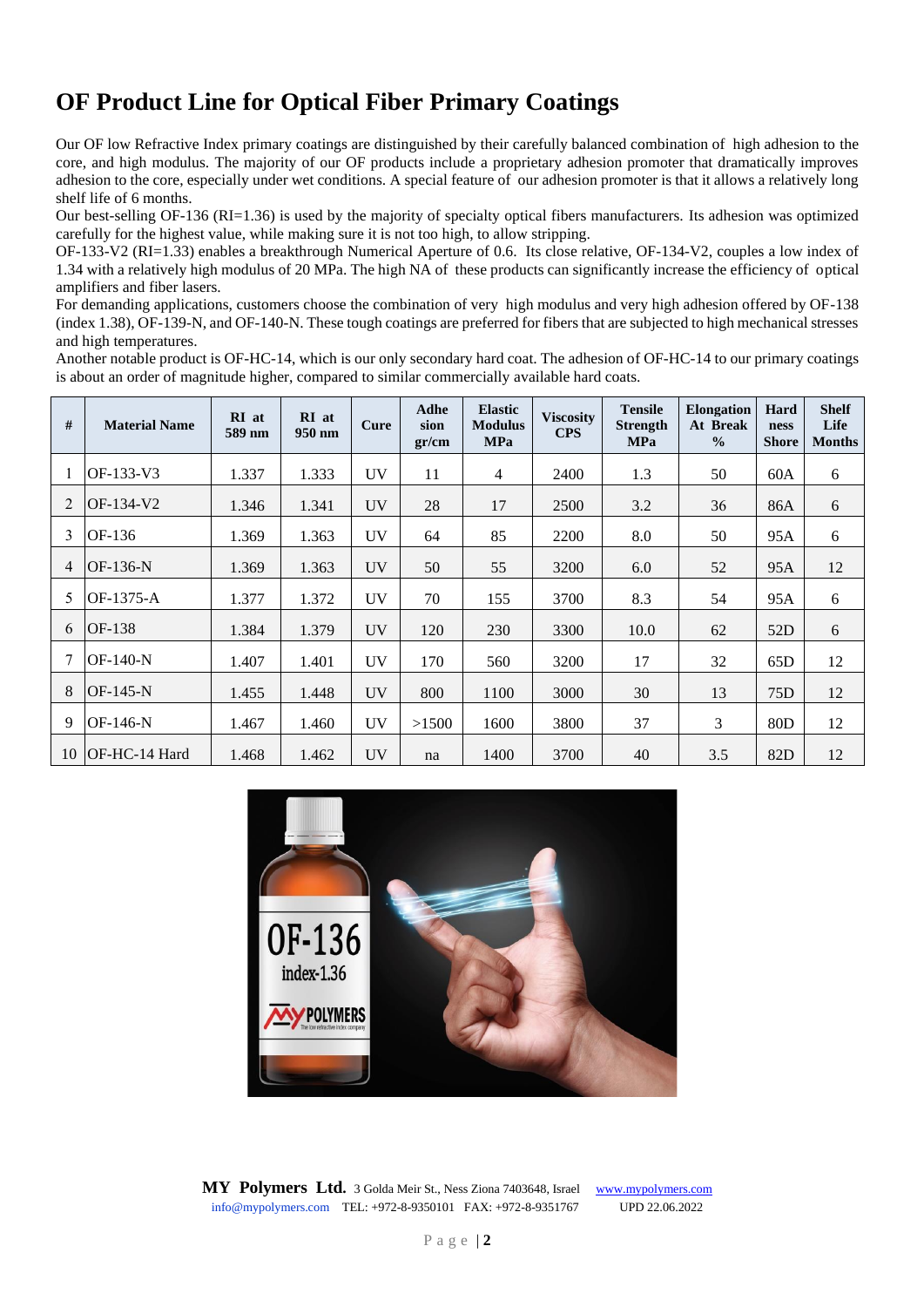# **The Low Modulus LM Product Line**

Our new series of LM (Low Modulus) products was designed for Cascaded Cladding Light Strippers.

In cascaded light strippers the recoating is done multiple adjacent segments, each with a gradually higher index. This technique enables gradual dissipation of the cladding power, preventing excessive, potentially catastrophic, heat build-up in a single hot spot.

The low modulus of the LM products reduces stress, and increases reliability, under thermal cycling.

LM products should be considered in various applications, where good endurance, under thermal cycling, and good adhesion, are important.

| $\#$           | <b>Material Name</b> | RI at<br>589 nm | RI at<br>950 nm | Cure      | Adhe<br>sion<br>gr/cm | <b>Elastic</b><br><b>Modulus</b><br><b>MPa</b> | <b>Viscosity</b><br><b>CPS</b> | <b>Tensile</b><br><b>Strength</b><br><b>MPa</b> | <b>Elongation</b><br>At Break<br>$\frac{0}{0}$ | Hard<br>ness<br><b>Shore</b> | <b>Shelf</b><br>Life<br><b>Months</b> |
|----------------|----------------------|-----------------|-----------------|-----------|-----------------------|------------------------------------------------|--------------------------------|-------------------------------------------------|------------------------------------------------|------------------------------|---------------------------------------|
| $\mathbf{1}$   | LM-136-EA            | 1.369           | 1.363           | <b>UV</b> | 225                   | 17                                             | 1700                           | 4.0                                             | 80                                             | na                           | 9                                     |
| 2              | LM-1415              | 1.415           | 1.408           | <b>UV</b> | 600                   | 17                                             | 1500                           | 3.0                                             | 90                                             | na                           | 12                                    |
| 3              | LM-142-NI            | 1.420           | 1.413           | <b>UV</b> | 700                   | 13                                             | 1200                           | 3.0                                             | 90                                             | na                           | 12                                    |
| $\overline{4}$ | LM-142-NI-10         | 1.415           | 1.407           | <b>UV</b> | 650                   | 22                                             | 5400                           | 4.0                                             | 100                                            | na                           | 6                                     |
| 5              | LM-144               | 1.439           | 1.432           | <b>UV</b> | 800                   | 21                                             | 1900                           | 5                                               | 140                                            | na                           | 12                                    |
| 6              | LM-1445              | 1.444           | 1.437           | <b>UV</b> | 1000                  | 25                                             | 1900                           | 5.5                                             | 150                                            | na                           | 12                                    |
| 7              | LM-145               | 1.449           | 1.442           | <b>UV</b> | 1200                  | 30                                             | 1900                           | 6                                               | 150                                            | na                           | 12                                    |
| 8              | LM-1455              | 1.455           | 1.448           | <b>UV</b> | 1600                  | 32                                             | 1700                           | 6                                               | 150                                            | na                           | 12                                    |
| 9              | LM-146               | 1.460           | 1.452           | <b>UV</b> | 1900                  | 35                                             | 1400                           | $\boldsymbol{7}$                                | 160                                            | na                           | 12                                    |
|                | 10 LM-146-NI         | 1.460           | 1.454           | <b>UV</b> | 1100                  | 22                                             | 1500                           | 6                                               | 95                                             | <b>NA</b>                    | 12                                    |
| 11             | LM-1465              | 1.465           | 1.458           | <b>UV</b> | 1900                  | 32                                             | 1800                           | 6                                               | 160                                            | na                           | 12                                    |
|                | 12 LM-147            | 1.470           | 1.462           | <b>UV</b> | 1900                  | 31                                             | 2150                           | 5                                               | 170                                            | na                           | 12                                    |
|                | 13 LM-1475           | 1.475           | 1.467           | <b>UV</b> | 1200                  | 36                                             | 1750                           | $\sqrt{6}$                                      | 160                                            | na                           | 12                                    |
|                | 14 LM-148            | 1.480           | 1.472           | <b>UV</b> | 500                   | 42                                             | 1300                           | 6.7                                             | 160                                            | na                           | 12                                    |
|                | 15 LM-1485           | 1.485           | 1.477           | <b>UV</b> | 600                   | 50                                             | 1280                           | 7                                               | 150                                            | na                           | 12                                    |
|                | 16 LM-149            | 1.490           | 1.482           | <b>UV</b> | 700                   | 57                                             | 1280                           | 7.7                                             | 160                                            | na                           | 12                                    |
| 17             | LM-155               | 1.550           | 1.540           | <b>UV</b> | 1200                  | 50                                             | 2600                           | $8\,$                                           | 130                                            | na                           | 12                                    |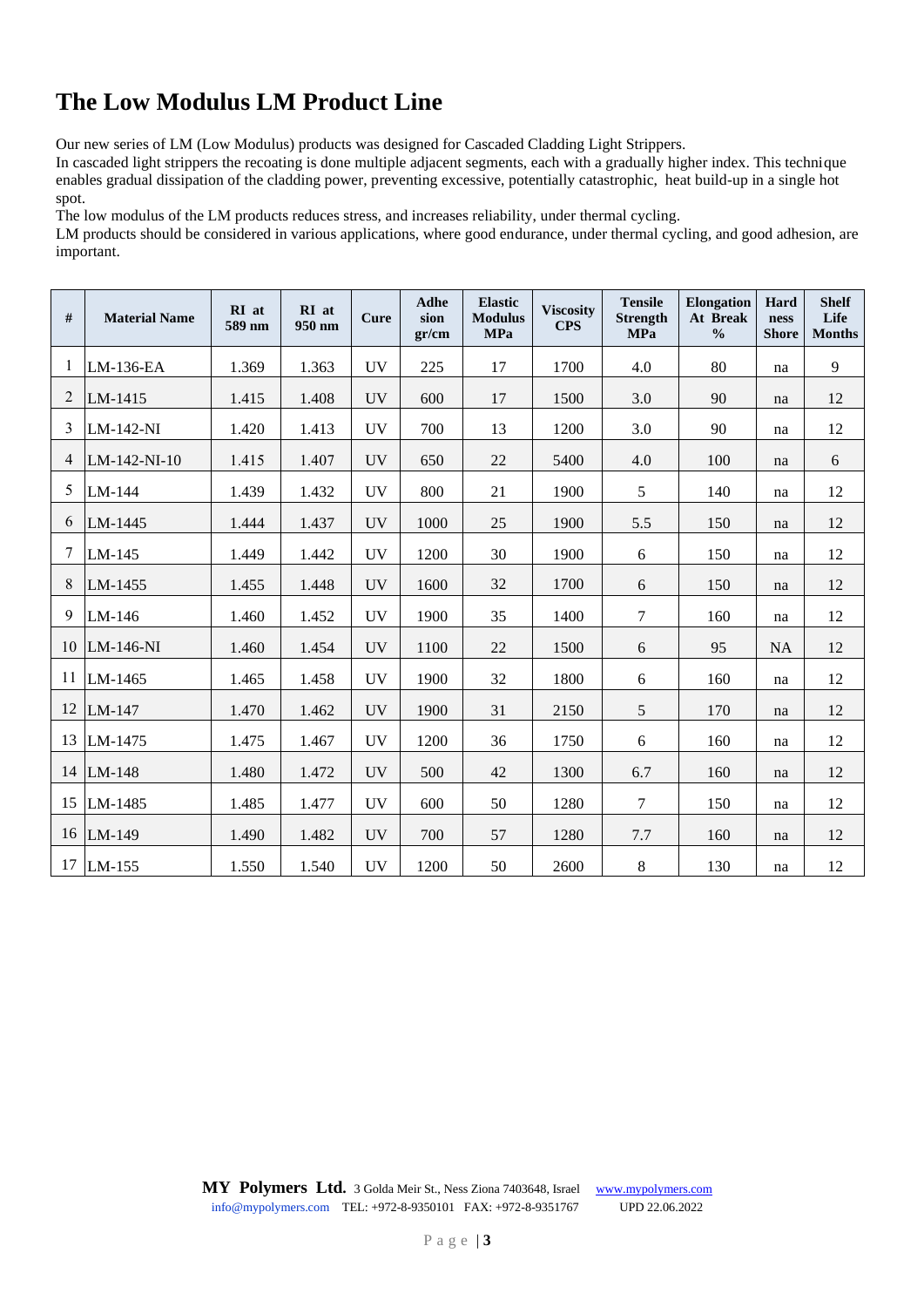### **MY-130 UV Cured Optical Adhesives and Coatings**

The MY-130 products are used for recoating and encapsulation in the manufacturing of photonic

devices, such as pump power combiners, splitters, couplers, connectors, etc.

Enabling breakthrough in efficiency, MY-133-V2000, MY-133-EA, MY-132, MY-132A, MY-131 and MY-130 are becoming an important competitive tool in the photonics industry. The low Refractive Index of 1.30 to 1.33 reduces light leakage in various applications, enabling both higher efficiency and higher reliability. These products are field proven. The pioneering MY-133, has been in the field from 2004.

The best-selling products in this line are MY-133-V2000, and MY-136-V2000, followed by the newer MY-136, MY-132, MY-130, and MY-133-EA that has an integrated adhesion primer.

| $\#$ | <b>Material Name</b> | RI at<br>589 nm | RI at<br>950 nm | Cure      | <b>Adhe</b><br>sion<br>gr/cm | <b>Elastic</b><br><b>Modulus</b><br><b>MPa</b> | <b>Viscosity</b><br><b>CPS</b> | <b>Tensile</b><br><b>Strength</b><br><b>MPa</b> | <b>Elongation</b><br>At Break<br>$\frac{0}{0}$ | Hard<br>ness<br><b>Shore</b> | <b>Shelf</b><br>Life<br><b>Months</b> |
|------|----------------------|-----------------|-----------------|-----------|------------------------------|------------------------------------------------|--------------------------------|-------------------------------------------------|------------------------------------------------|------------------------------|---------------------------------------|
|      | $MY-130$             | 1.308           | 1.303           | <b>UV</b> | Low                          | <1                                             | 120                            | < 0.2                                           | <10                                            | na                           | 12                                    |
| 2    | MY-131               | 1.314           | 1.311           | <b>UV</b> | Low                          | < 1.5                                          | 150                            | < 0.2                                           | <10                                            | na                           | 12                                    |
| 3    | MY-132               | 1.324           | 1.320           | <b>UV</b> | 3                            | 2.5                                            | 200                            | na                                              | $<$ 10                                         | 65A                          | 12                                    |
| 4    | $MY-132-A$           | 1.326           | 1.322           | <b>UV</b> | $\overline{7}$               | 0.4                                            | 2600                           | 0.3                                             | 80                                             | 30A                          | 12                                    |
| 5    | MY-132-V15K          | 1.327           | 1.322           | <b>UV</b> | 40                           | very low                                       | 14500                          | na                                              | na                                             | 7                            | 12                                    |
| 6    | $MY-133$             | 1.336           | 1.331           | UV        | 3                            | 4.0                                            | 700                            | 0.4                                             | 12                                             | 73A                          | 12                                    |
|      | MY-133-EA*           | 1.338           | 1.333           | <b>UV</b> | 27                           | 3.6                                            | 2300                           | 1.0                                             | 45                                             | 62A                          | 6                                     |
| 8    | MY-133-V2000         | 1.333           | 1.329           | <b>UV</b> | 9                            | 5.2                                            | 2900                           | 2.4                                             | 60                                             | 70A                          | 12                                    |
| 9    | MY-136               | 1.364           | 1.360           | <b>UV</b> | 110                          | 20                                             | 750                            | 4.7                                             | 83                                             | 85A                          | 12                                    |
|      | 10 RCT-136           | 1.369           | 1.363           | <b>UV</b> | 150                          | 43                                             | 1700                           | 5.4                                             | 56                                             | 70A                          | $\overline{9}$                        |
| 11   | MY-136-V2000         | 1.369           | 1.363           | <b>UV</b> | 50                           | 53                                             | 1700                           | 6.0                                             | 50                                             | 93A                          | 12                                    |
| 12   | $MY-1375$            | 1.379           | 1.375           | <b>UV</b> | 60                           | 108                                            | 4200                           | 9.5                                             | 52                                             | 52D                          | 12                                    |
| 13   | MY-1375-V2000        | 1.380           | 1.375           | <b>UV</b> | 60                           | 110                                            | 2000                           | 9.0                                             | 40                                             | 95A                          | 12                                    |
|      | 14 MY-138            | 1.388           | 1.382           | <b>UV</b> | 60                           | 250                                            | 4000                           | 12.0                                            | 62                                             | 60D                          | 12                                    |
|      | 15 MY-139            | 1.393           | 1.388           | <b>UV</b> | 88                           | 350                                            | 3500                           | 11.5                                            | 40                                             | 60D                          | 12                                    |

\* Improved adhesion under wet conditions

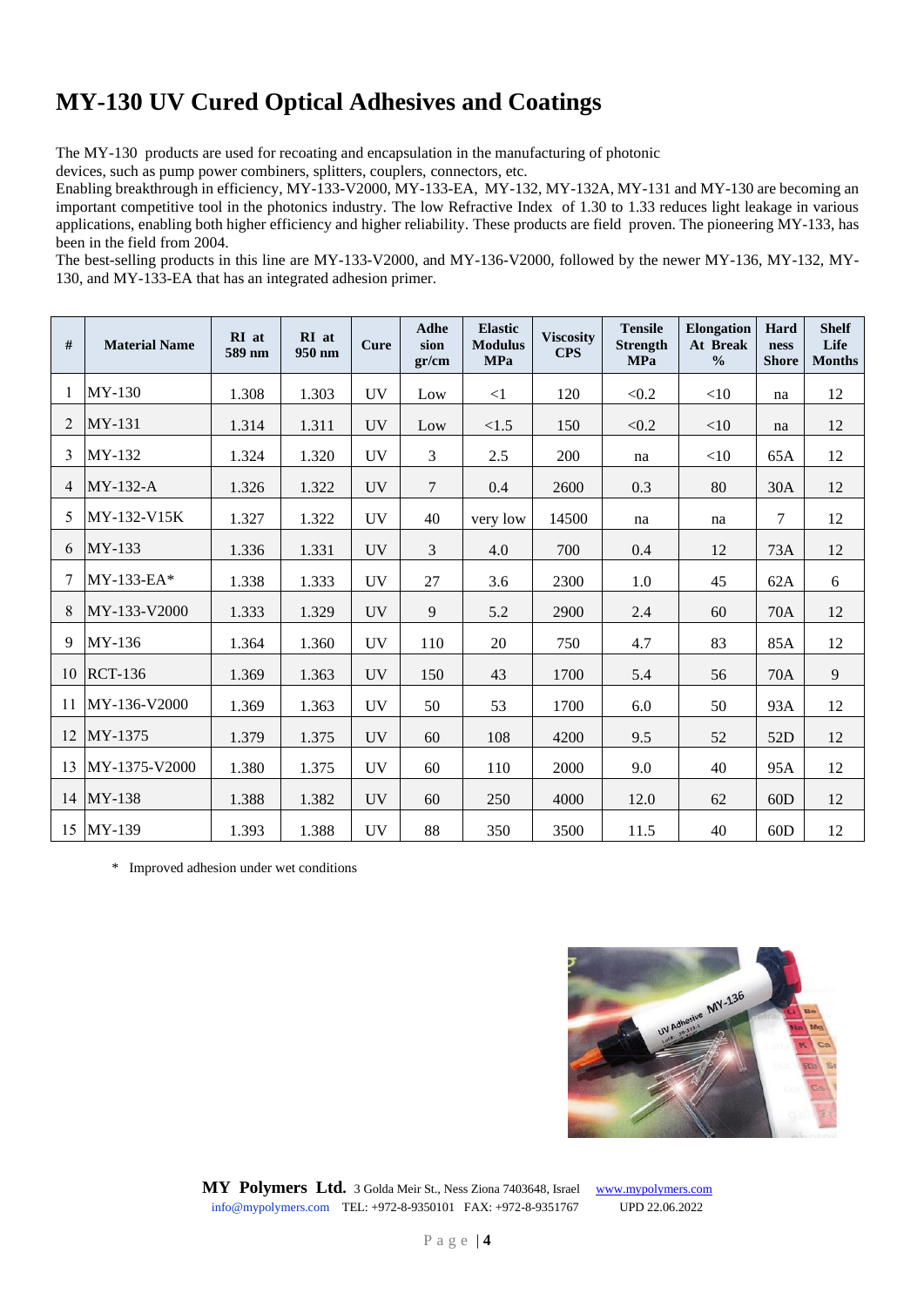# **MY-140 UV Cured Optical Adhesives and Coatings**

Distinguished by their strong adhesion and their robustness, the MY-140 products are used wherever there is a need for high bonding strength, coupled with low refractive index. Typical applications are for bonding of optical components, for re-coating cascaded Cladding Light Strippers.

The MY-140 product line technology is used in the field since the year 2000.

| #              | <b>Material Name</b> | RI at<br>589 nm | RI at<br>950 nm | <b>Cure</b> | Adhe<br>sion<br>gr/cm | <b>Elastic</b><br><b>Modulus</b><br><b>MPa</b> | <b>Viscosity</b><br><b>CPS</b> | <b>Tensile</b><br><b>Strength</b><br><b>MPa</b> | <b>Elongation</b><br>At Break<br>$\frac{0}{0}$ | Hard<br>ness<br><b>Shore</b> | <b>Shelf</b><br>Life<br><b>Months</b> |
|----------------|----------------------|-----------------|-----------------|-------------|-----------------------|------------------------------------------------|--------------------------------|-------------------------------------------------|------------------------------------------------|------------------------------|---------------------------------------|
| 1              | $MY-140$             | 1.407           | 1.401           | <b>UV</b>   | 270                   | 500                                            | 4200                           | 17                                              | 30                                             | 65 <sub>D</sub>              | 12                                    |
| 2              | MY-141               | 1.414           | 1.409           | <b>UV</b>   | 350                   | 530                                            | 4000                           | 17                                              | 45                                             | 68D                          | 12                                    |
| 3              | MY-142               | 1.420           | 1.416           | <b>UV</b>   | 95                    | 5.3                                            | 1050                           | 3.7                                             | 100                                            | 70A                          | 12                                    |
| $\overline{4}$ | $MY-142-D$           | 1.420           | 1.414           | <b>UV</b>   | 400                   | 500                                            | 3300                           | 16                                              | 30                                             | na                           | 12                                    |
| 5              | $MY-143*$            | 1.436           | 1.428           | <b>UV</b>   | 1000                  | 25                                             | 1200                           | 3.1                                             | 71                                             | 80A                          | 12                                    |
| 6              | $MY-145$             | 1.450           | 1.445           | <b>UV</b>   | 600                   | 300                                            | 300                            | 11.4                                            | 150                                            | 97A/6                        | 12                                    |
| 7              | MY-1455              | 1.455           | 1.451           | <b>UV</b>   | 600                   | 400                                            | 250                            | 15                                              | 60                                             | 50 <sub>D</sub>              | 12                                    |
| 8              | MY-146               | 1.461           | 1.456           | <b>UV</b>   | 1400                  | 515                                            | 150                            | 17.4                                            | 22                                             | 95A/6                        | 12                                    |
| 9              | MY-146-LM1           | 1.459           | 1.453           | <b>UV</b>   | 500                   | na                                             | 465                            | na                                              | na                                             | 65A                          | 12                                    |
|                | 10 MY-1465           | 1.465           | 1.460           | <b>UV</b>   | 800                   | 160                                            | 160                            | 10.6                                            | 140                                            | 87A                          | 12                                    |
|                | 11 MY-147            | 1.470           | 1.465           | <b>UV</b>   | 1000                  | 270                                            | 250                            | 11.6                                            | 174                                            | 64D                          | 12                                    |
| 12             | MY-1473              | 1.474           | 1.469           | <b>UV</b>   | 1700                  | 555                                            | 150                            | 14.8                                            | 90                                             | 60D                          | 12                                    |
|                | 13 MY-148            | 1.480           | 1.474           | <b>UV</b>   | 830                   | 580                                            | 185                            | 16.7                                            | 90                                             | 65 <sub>D</sub>              | 12                                    |
|                | 14 MY-149            | 1.490           | 1.483           | <b>UV</b>   | 1400                  | 1.3                                            | 900                            | 0.63                                            | 300                                            | na                           | 12                                    |
|                | 15 MY-150            | 1.496           | 1.487           | <b>UV</b>   | 1100                  | 5.5                                            | 2000                           | $\overline{2}$                                  | 340                                            | na                           | 6                                     |
|                | 16 RCT-155           | 1.550           | 1.540           | <b>UV</b>   | 50                    | 50                                             | 2500                           | $\boldsymbol{7}$                                | 100                                            | na                           | 12                                    |

\* Improved adhesion under wet conditions

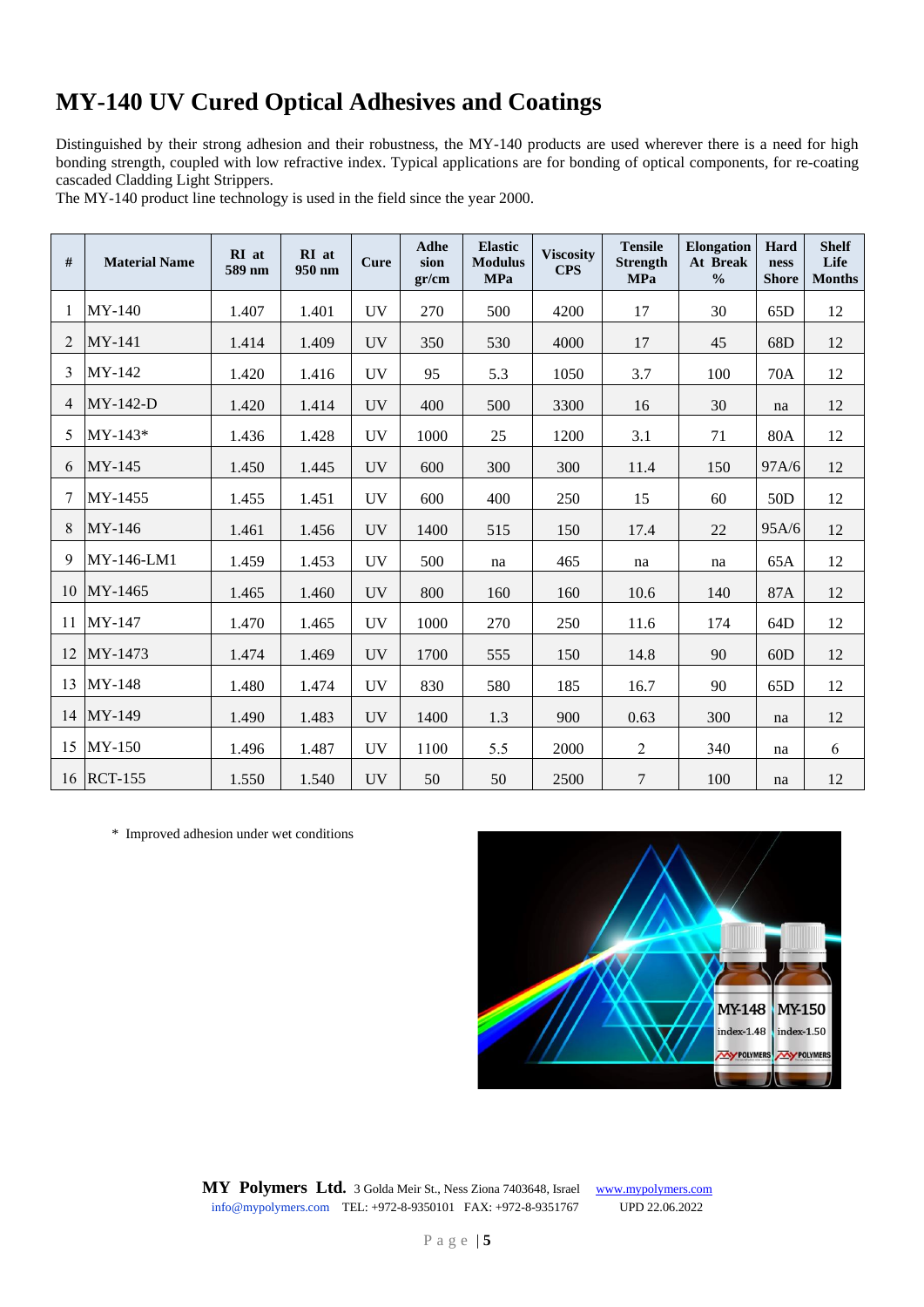# **Dual Cure (Heat + UV) Products**

Our Dual Cure (DC) products find a growing number of applications as adhesives, coatings and sealants. All our Dual Cure materials are one component materials. They are cured by either UV radiation, Heat, or a combination of both. This feature enables curing in partially or fully shaded regions of the device.

The DC line includes both flexible and rigid products with a refractive index from 1.33 to 1.50, with relatively big selection close to the index of silica. These include DC-1455 (flexible, index=1.448 at 950 nm) and DC-1455-HM and (Rigid, index=1.451) The DC line also includes high bond strength products like DC-150 (flexible) and DC-1473 (rigid). The newest members of the DC line are DC-152 (index=1.52) and DC-157 (index=1.57).

| #              | <b>Material Name</b> | RI at<br>589 nm | RI at<br>950 nm | Cure  | <b>Adhe</b><br>sion<br>gr/cm | <b>Elastic</b><br><b>Modulus</b><br><b>MPa</b> | <b>Viscosity</b><br><b>CPS</b> | <b>Tensile</b><br><b>Strength</b><br><b>MPa</b> | <b>Elongation</b><br>At Break<br>$\frac{0}{0}$ | Hard<br>ness<br><b>Shore</b> | <b>Shelf</b><br>Life<br><b>Months</b> |
|----------------|----------------------|-----------------|-----------------|-------|------------------------------|------------------------------------------------|--------------------------------|-------------------------------------------------|------------------------------------------------|------------------------------|---------------------------------------|
|                | $DC-133$             | 1.335           | 1.330           | UV/HE |                              | 3                                              | 2200                           | 1.0                                             | 40                                             | 68                           | 12                                    |
|                | $DC-136$             | 1.366           | 1.360           | UV/HE | 180                          | 9                                              | 600                            | 2.4                                             | 70                                             | 83                           | 12                                    |
| 3              | $DC-145$             | NA              | 1.449           | UV/HE | 1200                         | 30                                             | 1900                           | 6                                               | 150                                            | 84                           | 12                                    |
| $\overline{4}$ | $DC-146$             | 1.461           | 1.454           | UV/HE | 2000                         | 17                                             | 1200                           | 4.3                                             | 170                                            | <b>NA</b>                    | 12                                    |
|                | $DC-150$             | NA              | 1.478           | UV/HE | >1000                        | 23                                             | 1800                           | 4                                               | 450                                            | <b>NA</b>                    | 12                                    |

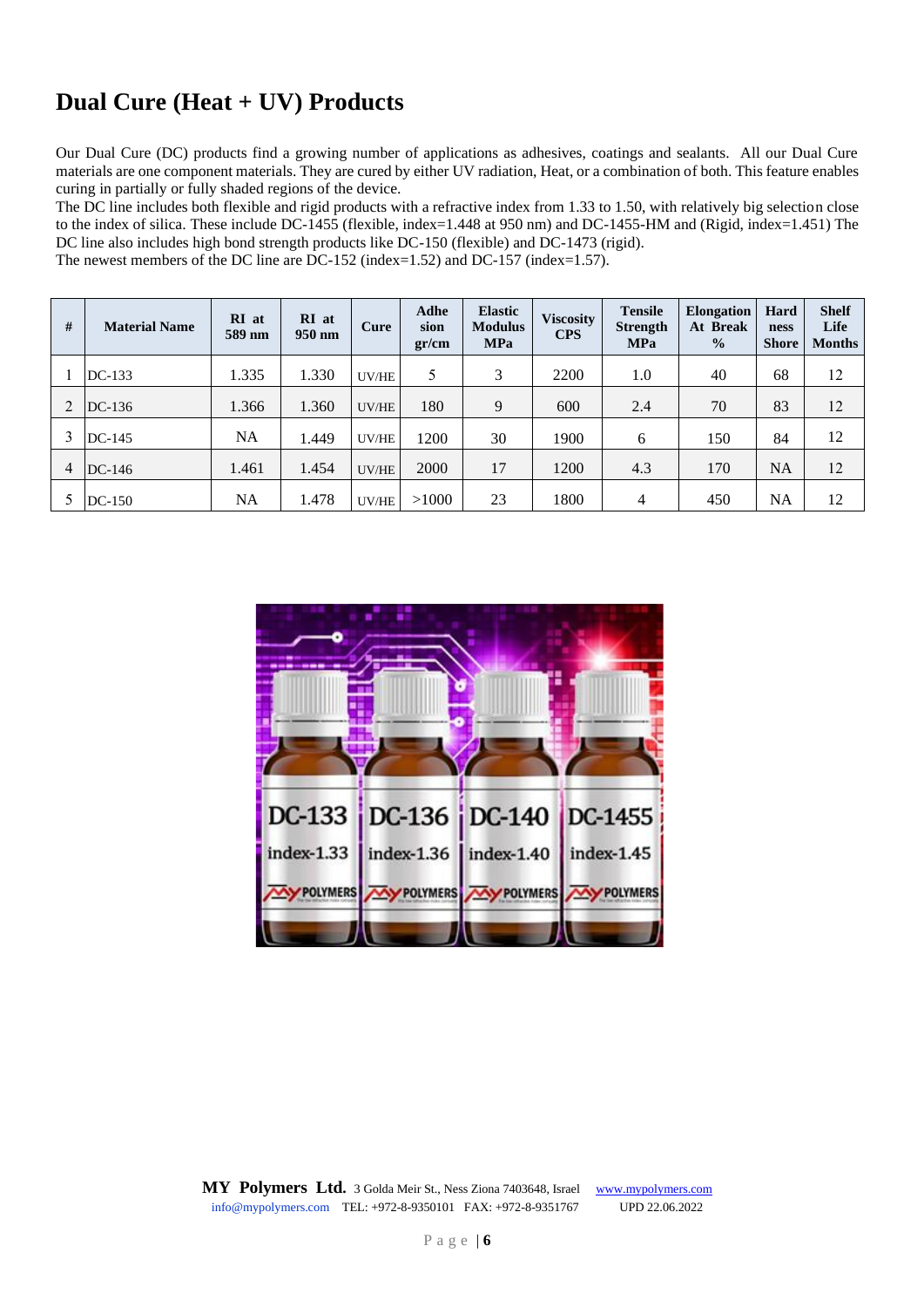#### **The –NI Products**

Our new series of –NI products are a new extension of the LM (Low Modulus) Product Line and the MY (medium to High Modulus) products line.

The –NI products are distinguished by 2 additional properties:

(1) They are less sensitive to oxygen inhibition. This means the products can achieve good surface curing even when an inert atmosphere cannot be provided.

(2) They are optimized for good curing under LED UV spot curing systems, as well as the older, more established, mercury lamp spot curing systems.

The addition of these features enhances the ease of use of the –NI line.

| # | <b>Material Name</b> | RI at<br>589 nm | RI at<br>950 nm | Cure | Adhe<br>sion<br>gr/cm | <b>Elastic</b><br><b>Modulus</b><br><b>MPa</b> | <b>Viscosity</b><br><b>CPS</b> | <b>Tensile</b><br><b>Strength</b><br><b>MPa</b> | <b>Elongation</b><br>At Break<br>$\frac{0}{0}$ | Hard<br>ness<br><b>Shore</b> | <b>Shelf</b><br>Life<br><b>Months</b> |
|---|----------------------|-----------------|-----------------|------|-----------------------|------------------------------------------------|--------------------------------|-------------------------------------------------|------------------------------------------------|------------------------------|---------------------------------------|
|   | $LM-142-NI$          | 1.423           | 1.417           | ŰV   | 1000                  | 28                                             | 3200                           | 3                                               | 110                                            | NA                           | 12                                    |
|   | $LM-142-NI-10$       | 1.415           | 1.407           | UV   | 650                   | 22                                             | 5400                           | 4.0                                             | 100                                            | na                           | 6                                     |
|   | $LM-146-NI$          | .460            | 1.454           | ŰV   | 1100                  | 22                                             | 1500                           | 6                                               | 95                                             | NA                           | 12                                    |

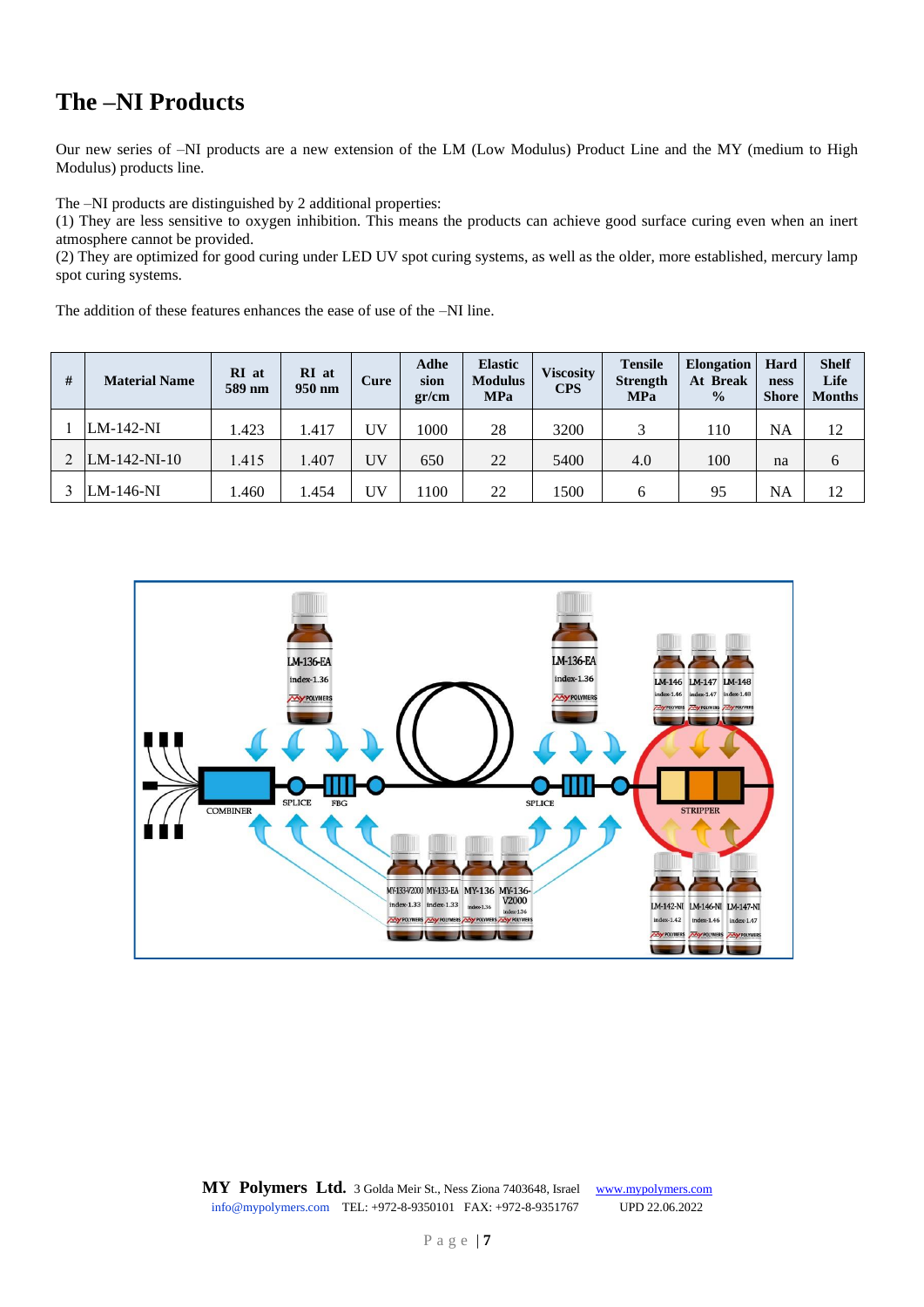#### **LAM Adhesives**

| # | <b>Material Name</b> | RI at<br>589 nm | RI at<br>950 nm | Cure | Adhe<br>sion<br>gr/cm | <b>Elastic</b><br><b>Modulus</b><br><b>MPa</b> | <b>Viscosity</b><br><b>CPS</b> | <b>Tensile</b><br><b>Strength</b><br><b>MPa</b> | <b>Elongation</b><br>At Break<br>$\frac{0}{0}$ | Hard<br>ness<br><b>Shore</b> | <b>Shelf</b><br>Life<br><b>Months</b> |
|---|----------------------|-----------------|-----------------|------|-----------------------|------------------------------------------------|--------------------------------|-------------------------------------------------|------------------------------------------------|------------------------------|---------------------------------------|
|   | $LAM-134$            | l.346           | 1.341           | ŰV   | 200                   | NA                                             | 17000                          | NA                                              | NA                                             | <b>NA</b>                    | 12                                    |
|   | $LAM-135$            | 1.355           | .350            | UV   | 500                   | <b>NA</b>                                      | 4000                           | NA                                              | NA                                             | <b>NA</b>                    | 12                                    |



#### **Bio-Photonic Polymers**

Our dedicated bio-Photonic polymers BIO-133 and BIO-134 were designed to minimize cytotoxicity and fluorescence. The index of BIO-133/4 matches the refractive index of water and cells. The enables construction of 3-D structures, such as micro-wells and micro-pillars, which do not distort the images. A breakthrough in microscopy image quality, thanks for the use of BIO-133/4 was demonstrated.

Microfluidic devices produced with MY-133-V2000 or BIO-133 (index=1.33) reduce artifacts in fluorescence and quantitative phase imaging, due to index matching.

| # | <b>Material Name</b> | RI at<br>589 nm | RI at<br>950 nm | Cure | Adhe<br>sion<br>gr/cm | <b>Elastic</b><br><b>Modulus</b><br><b>MPa</b> | <b>Viscosity</b><br><b>CPS</b> | <b>Tensile</b><br><b>Strength</b><br><b>MPa</b> | <b>Elongation</b><br>At Break<br>$\frac{0}{0}$ | Hard<br>ness<br><b>Shore</b> | <b>Shelf</b><br>Life<br><b>Months</b> |
|---|----------------------|-----------------|-----------------|------|-----------------------|------------------------------------------------|--------------------------------|-------------------------------------------------|------------------------------------------------|------------------------------|---------------------------------------|
|   | <b>BIO-133</b>       | .334            | .329            | UV   | na                    |                                                | 2200                           | na                                              | 60                                             | 70                           |                                       |
|   | $BIO-134$            | 1.342           | .337            | UV   | na                    | 5.6                                            | 5500                           | na                                              | 36                                             |                              | n                                     |



**MY Polymers Ltd.** 3 Golda Meir St., Ness Ziona 7403648, Israel [www.mypolymers.com](file:///C:/Users/user/Dropbox/MP%20%20Internal/Sales%20&%20Marketing/EXHIBITIONS/PW%202019/New%20WEBSITE/CATALOGS/www.mypolymers.com) [info@mypolymers.com](mailto:info@mypolymers.com) TEL: +972-8-9350101 FAX: +972-8-9351767 UPD 22.06.2022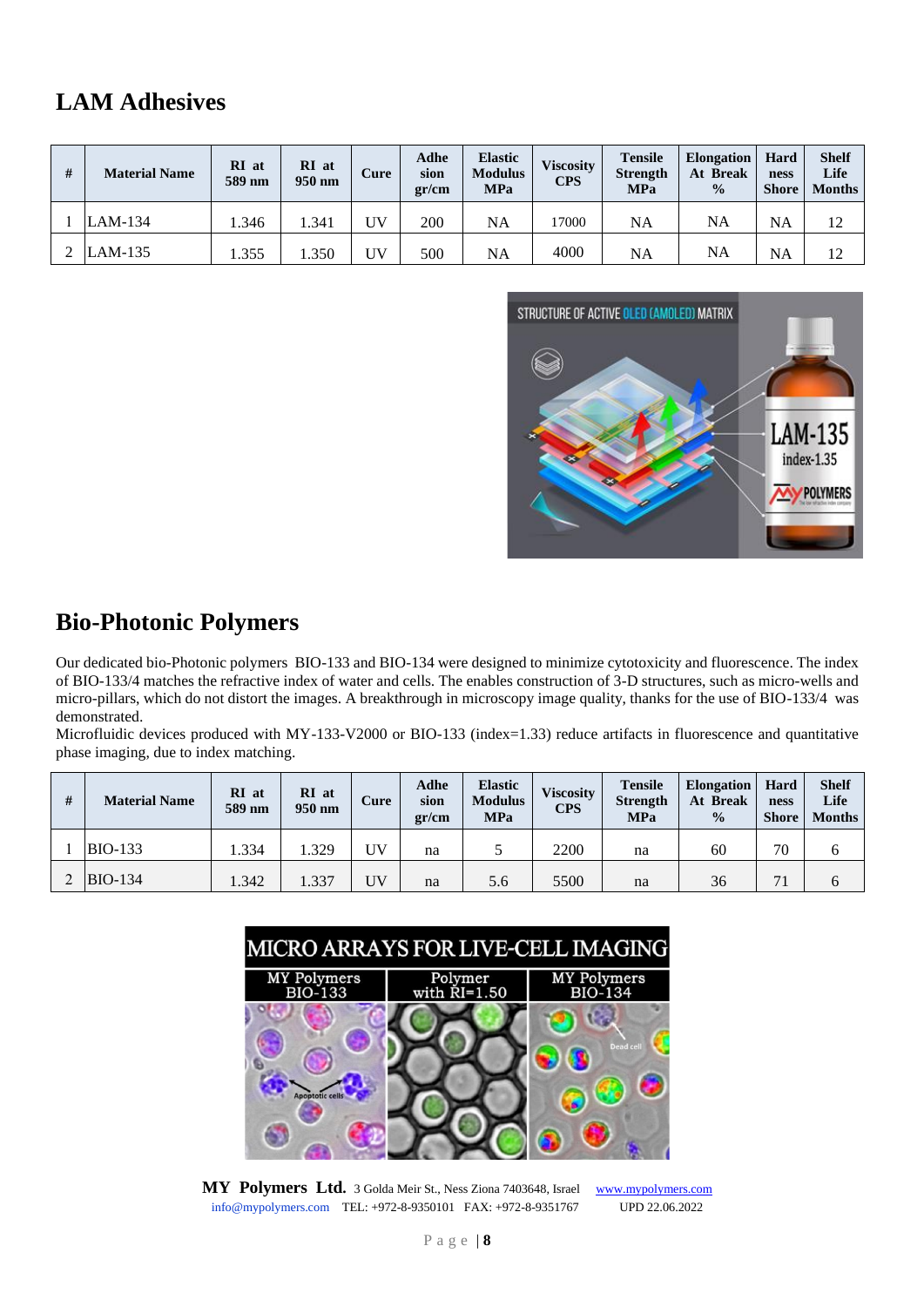# **Moisture Cured Optical Coatings**

Our Moisture Cured coatings cure spontaneously by absorbing moisture from the air. The moisture curing feature makes these products especially useful as coatings for surfaces. Since there is no UV curing (and no need for an inert atmosphere) it is simple to coat large surfaces, as well as complex geometries ( geometries that would not allow UV curing due to blocking of UV radiation).

Our Moisture Cured coatings include 2 groups of products:

#### 1.The MY-131/2/3/6-MC products:

These moisture cured products have very low index of 1.31, 1.32, 1.33 and 1.36. Their abrasion resistance is relatively low. They are selected where the low index gives a special benefit. For example, MY-133-MC is used in the production of SPR biosensors, that requires a coating with an index of 1.33 (the RI of water, and cell tissues is also 1.33). In this application, the MY-133-MC is coated over the surface of a glass wafer, using spin coating.

2.The AR products (AR-138, AR-139, AR-141):

The AR products are hard anti-reflective coatings, with refractive index of  $1.38 - 1.41$ . These products are liquid repelling, allowing easy removal of grease, various oils, solvents and water. The AR coatings are Moisture Cured. They are supplied as 60% solids solution.

| # | <b>Material Name</b> | RI at<br>589 nm | RI at<br>950 nm | Cure      | Adhe<br>sion<br>gr/cm | <b>Elastic</b><br><b>Modulus</b><br><b>MPa</b> | <b>Viscosity</b><br><b>CPS</b> | <b>Tensile</b><br><b>Strength</b><br><b>MPa</b> | <b>Elongation</b><br>At Break<br>$\frac{0}{0}$ | Hard<br>ness<br><b>Shore</b> | <b>Shelf</b><br>Life<br><b>Months</b> |
|---|----------------------|-----------------|-----------------|-----------|-----------------------|------------------------------------------------|--------------------------------|-------------------------------------------------|------------------------------------------------|------------------------------|---------------------------------------|
|   | $MY-131-MC$          | 1.312           | 1.308           | МC        | na                    | na                                             | 120                            | na                                              | na                                             | V. Soft                      | 6                                     |
|   | $MY-133-MC$          | 1.330           | 1.325           | <b>MC</b> | na                    | na                                             | 400                            | na                                              | na                                             | Soft                         | 6                                     |
| 3 | MY-136-MC            | 1.36            | 1.36            | <b>MC</b> | na                    | na                                             | 5000                           | na                                              | na                                             | 4B                           | 6                                     |
| 4 | AR-138               | 1.389           | 1.384           | <b>MC</b> | Str.                  | na                                             | 150                            | na                                              | na                                             | 1H                           | 4                                     |
| 5 | AR-139               | 1.395           | 1.391           | MC        | Str.                  | na                                             | 150                            | na                                              | na                                             | 2H                           | 6                                     |
| 6 | AR-141               | 1.412           | 1.407           | <b>MC</b> | Str.                  | na                                             | 150                            | na                                              | na                                             | 2H                           | 4                                     |

With pencil hardness of  $2H - 1H$ , these coatings provide good abrasion resistance.